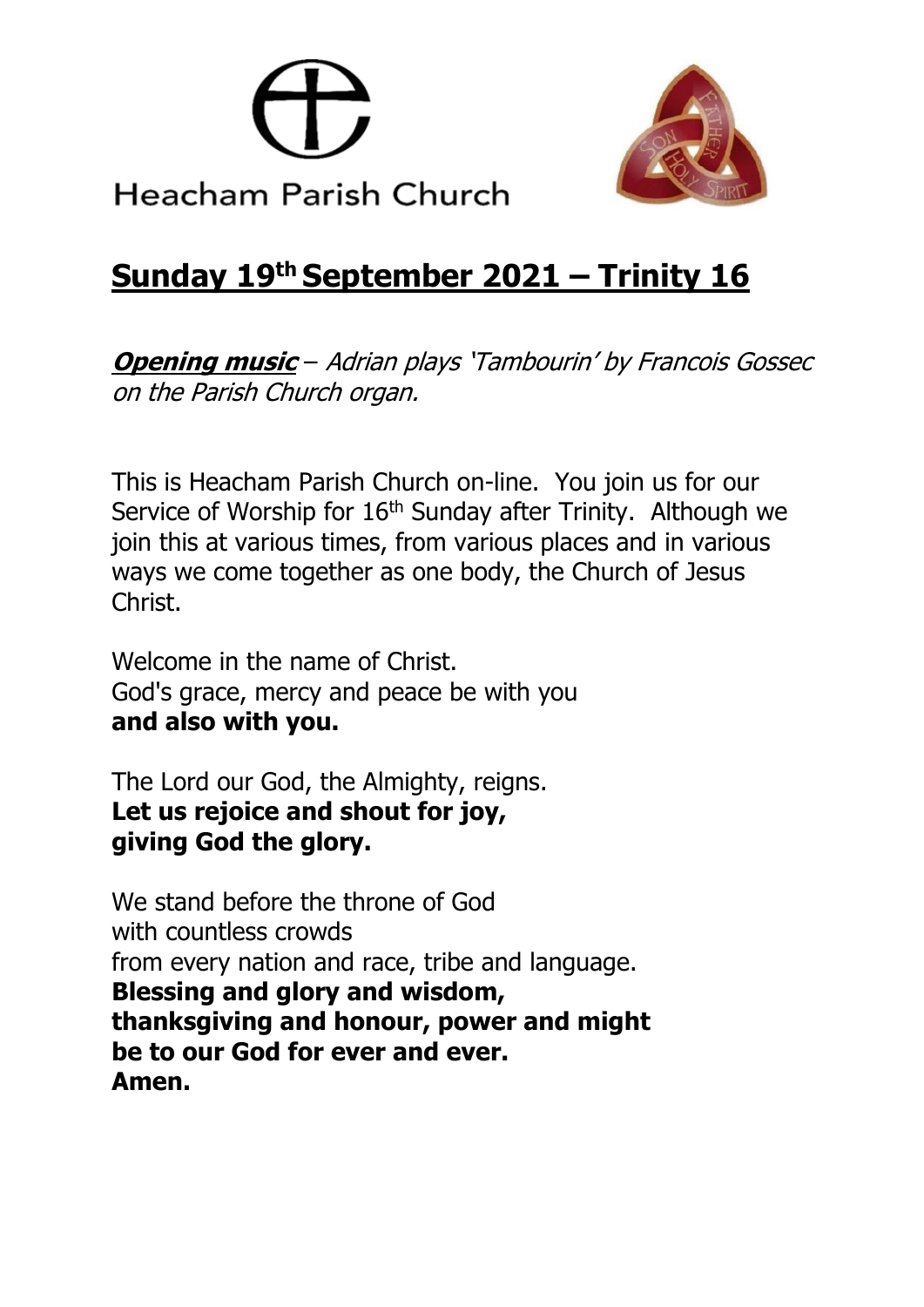Faithful one, whose word is life: come with saving power to free our praise, inspire our prayer and shape our lives for the kingdom of your Son, Jesus Christ our Lord. **Amen.**

Song: Rosie & Colin bring us **'These are the days of Elijah'** from their home in Israel.

These are the days of Elijah, declaring the word of the Lord: and these are the days of Your servant Moses, righteousness being restored. And though these are days of great trial, of famine and darkness and sword, still we are a voice in the desert crying, 'Prepare ye the way of the Lord.'

> Behold He comes riding on the clouds, shining like the sun at the trumpet call; lift your voice, it's the year of jubilee, out of Zion's hill salvation comes.

These are the days of Ezekiel, the dry bones becoming as flesh; and these are the days of Your servant David, rebuilding the temple of praise. These are the days of the harvest, the fields are as white as the world, and we are the labourers in the vineyard, declaring the word of the Lord.

Behold He comes…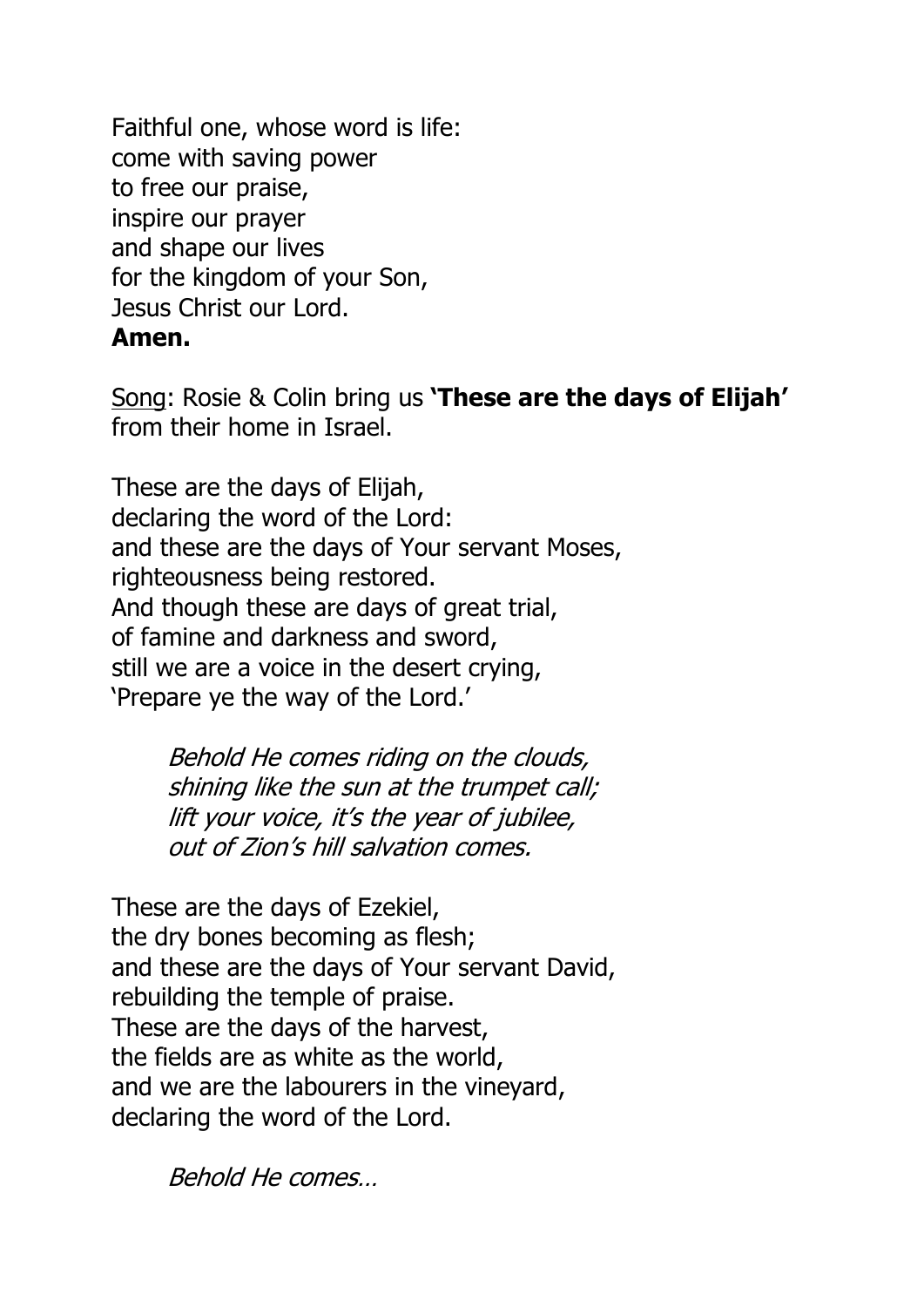# **Prayers of penitence**

St Paul says 'Be imitators of God; love as Christ loved; do not grieve the Holy Spirit; put away all anger and bitterness, all slander and malice.' So let us confess our sins to God who forgives us in Christ.

**God of mercy, we acknowledge that we are all sinners. We turn from the wrong that we have thought and said and done, and are mindful of all that we have failed to do. For the sake of Jesus, who died for us, forgive us for all that is past, and help us to live each day in the light of Christ our Lord. Amen**

May God who loved the world so much that he sent his Son to be our Saviour forgive us our sins and make us holy to serve him in the world, through Jesus Christ our Lord. **Amen.**

**Bible reading** – Ephesians Ch 5:5 22–33 read by Lois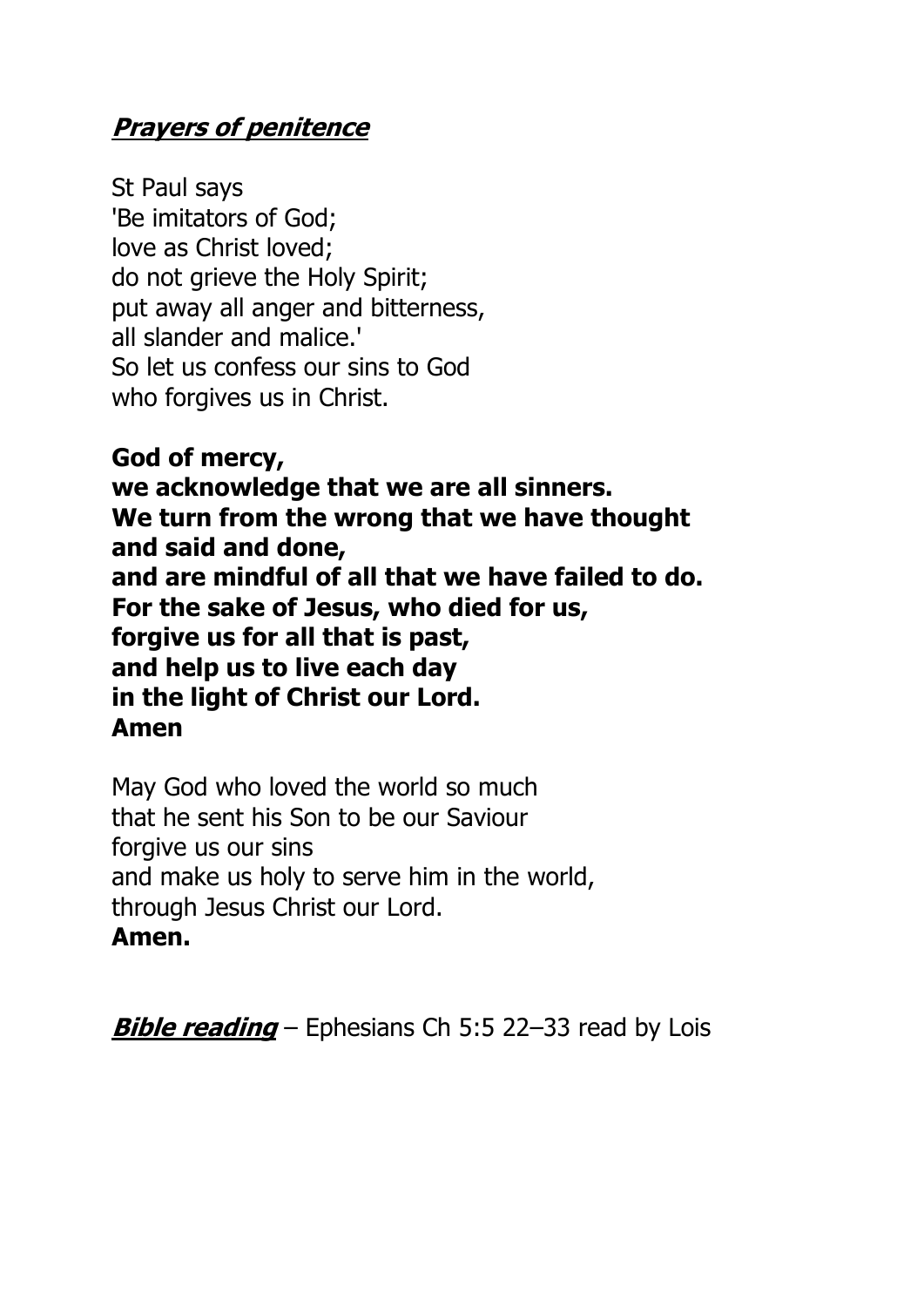# **A reflection** – by John

Paul has moved on to a new topic, the subject is on "Wives and Husbands" which is followed by other family relationships namely "Children and Parents" and "Slaves and Masters". Here Paul employs what writers have called a "Household Code" a section of teaching on the various relationship within family life.

In Ephesians 5, Paul makes several statements about the relationship between husbands and wives, and he presents the relationship between Jesus and the Church as a model for example. Some think Jesus' authority is given here as an example for husbands to follow. However, unity is the example, and Paul uses a head-body metaphor to illustrate this.

Metaphorically, Jesus is the "head" united to the Church, which is his "body". Unity was made possible, and is maintained, because Jesus loves the Church and gave himself up for her. The Church sustains this union by being cooperative and faithful to Jesus.

In marriage, the husband and the wife are united in God's sight, to foster the unity, Paul urges husbands to lover their wives just as "Christ loved the church and gave himself up for her". He further urges husbands to "love their own wives as they love their own bodies" and adds "He who loves his wife loves himself." After all, no one ever hated their own body, but they feed and care for their body, just as Christ does the Church".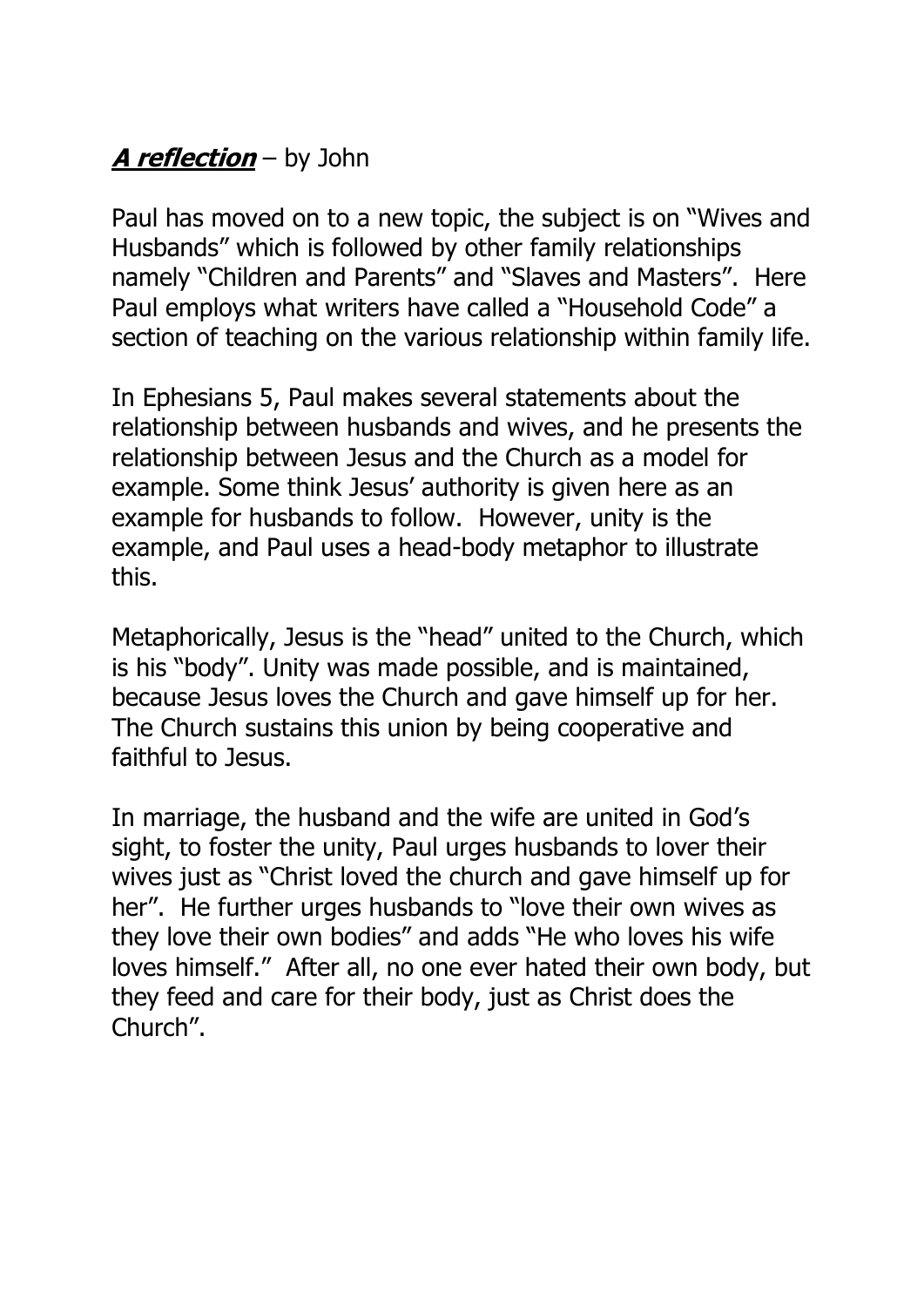Paul continues with the theme of unity by quoting Genesis 2:24 "For this reason a man will leave his father and mother and be united to his wife, and the two will become on flesh" (Eph. 5:31). It is worth noting that leadership and authority are not mentioned in this passage. Paul never uses a word that means "lead" in his words to husbands.

Paul was not teaching husbands to be leaders, and wives to be followers. Instead, he urged husbands to love and nurture their wives, and he urged wives to be deferential, cooperative, and loyal, as well as respectful, to their husbands.

What we read today is husbands and wives are singled out and given instructions concerning certain attitudes and behaviours, but this does not mean wives are exempt from being loving and nurturing towards husbands, or husbands are exempt from being submissive and respectful towards their wives. If we read on early in the chapter there is a call for us all to be mutually submissive (verse 21), and the start of the chapter opens with a call for everyone to love sacrificially as Christ loves, verse 1 and 2.

Genuine and reciprocal love and faithfulness were absent in many marriages in the first-century Greco-Roman world. It is in this context that Paul wrote Ephesians 5:22-23 and pressed for unity in Christian marriage, with the union of Jesus and the Church as the model.

I wonder what you think of marriage today. For me I believe in what the bible says that the love is shared between us as husband and wife, in that making the vows to God we are in partnership with God, the three of us all interwoven forever. **Amen**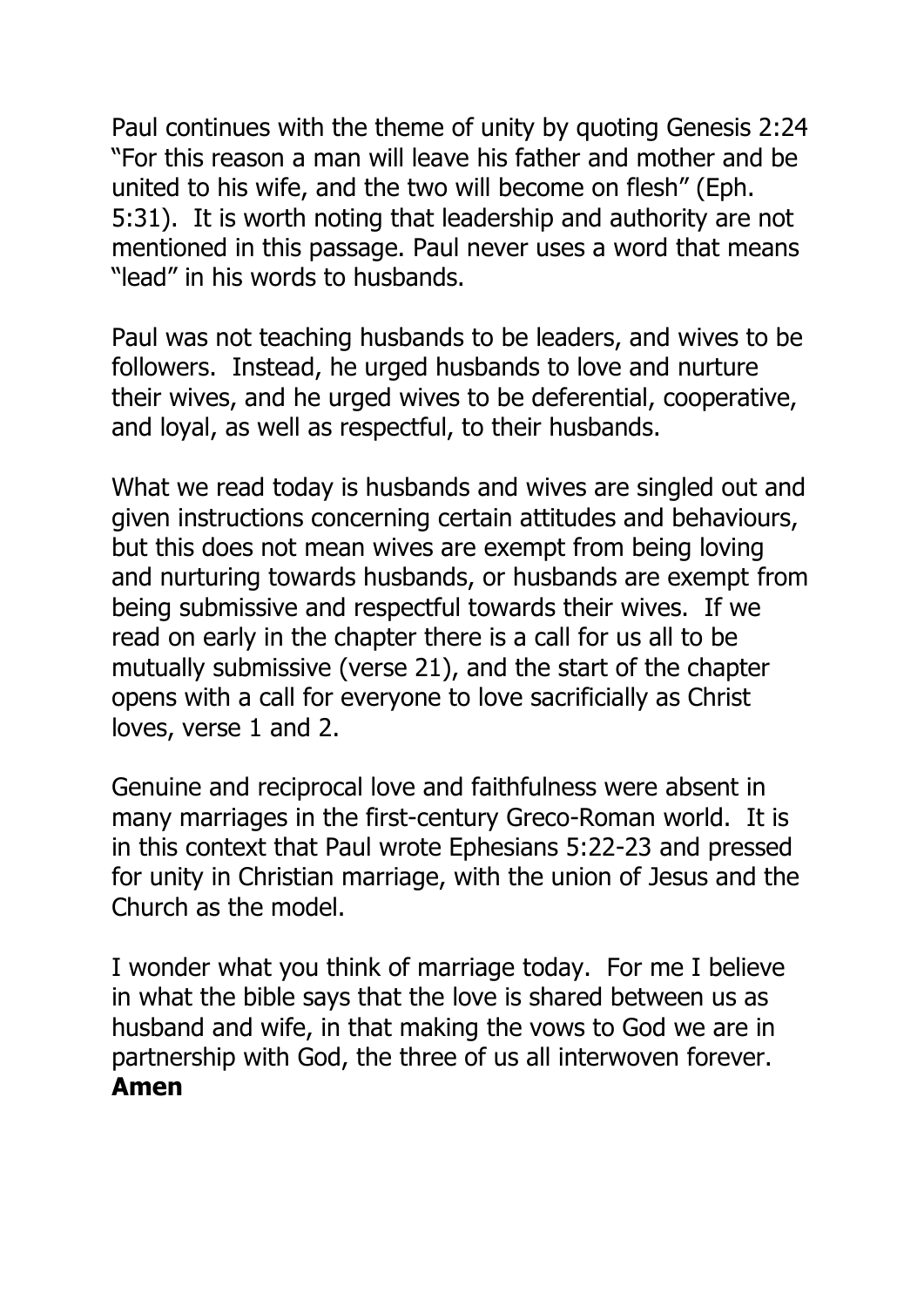### **Affirmation of faith**

Let us declare our faith in God.

**We believe in God the Father, from whom every family in heaven and on earth is named.**

**We believe in God the Son, who lives in our hearts through faith, and fills us with his love.**

**We believe in God the Holy Spirit, who strengthens us with power from on high.**

**We believe in one God; Father, Son and Holy Spirit. Amen.**

Song: **The Church's one foundation**  Played and sung by Hilary & Lesley, Lynda, Val, Sue, Judith, and Richard C.

The Church's one foundation is Jesus Christ our Lord: she is His new creation by water and the word; from heaven He came and sought her to be His holy bride; with His own blood He bought her, and for her life He died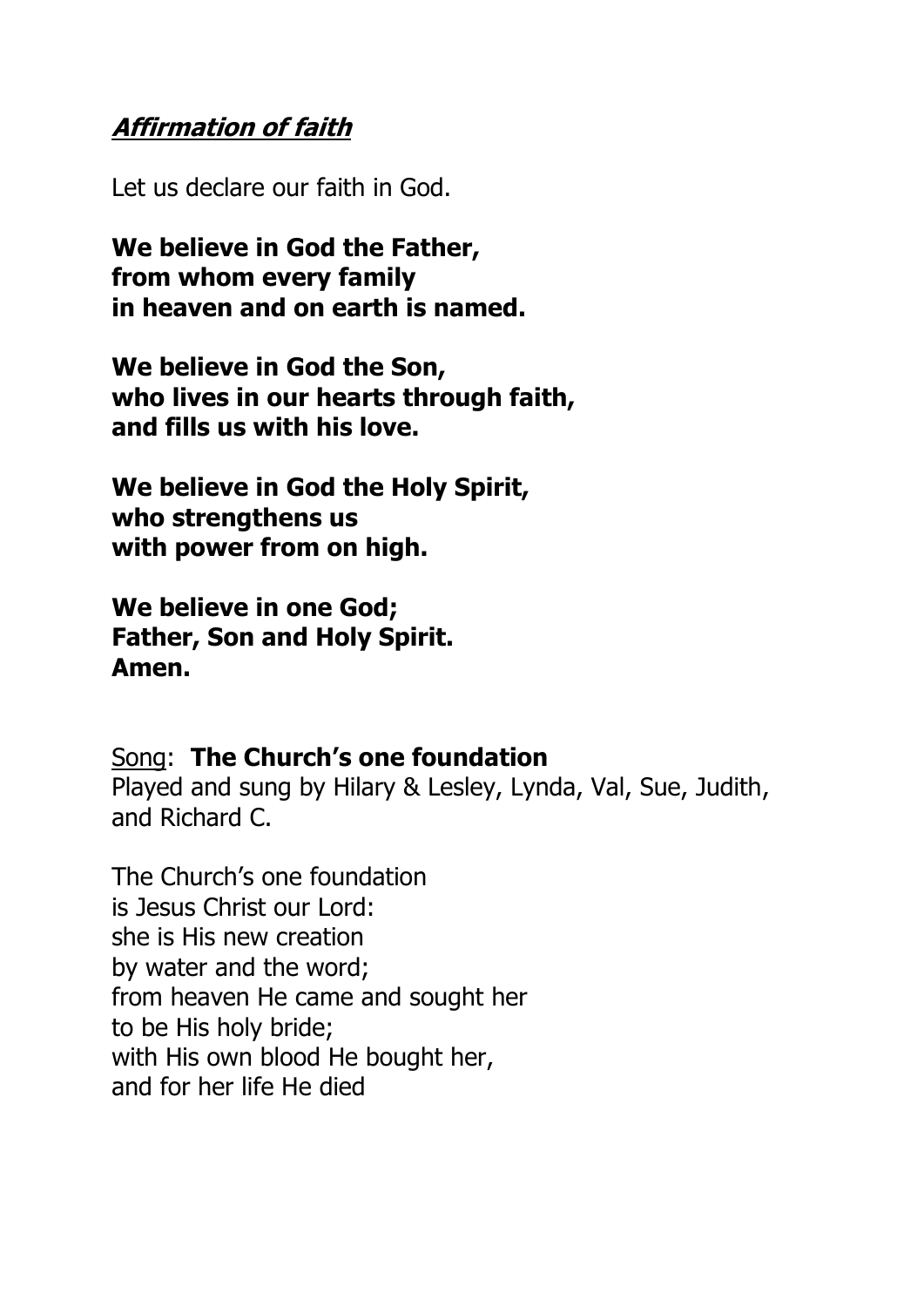Elect from every nation, yet one o'er all the earth, her charter of salvation one Lord, one faith, one birth, one holy name she blesses, partakes one holy food, and to one hope she presses, with every grace endued.

Though with a scornful wonder men see her sore oppressed, by schism rent asunder by heresies distressed; yet saints their watch are keeping, their cry goes up:'How long?' and soon the night of weeping shall be the morn of song.

Mid toil and tribulation, and tumult of her war, she waits the consummation of peace evermore; till with the vision glorious her longing eyes are blest, and the great Church victorious shall be the Church at rest.

Yet she on earth hath union with God the Three-in-One, and mystic sweet communion with those whose rest is won. O happy ones and holy! Lord, give us grace that we, like them, the meek and lowly, on high may dwell with Thee.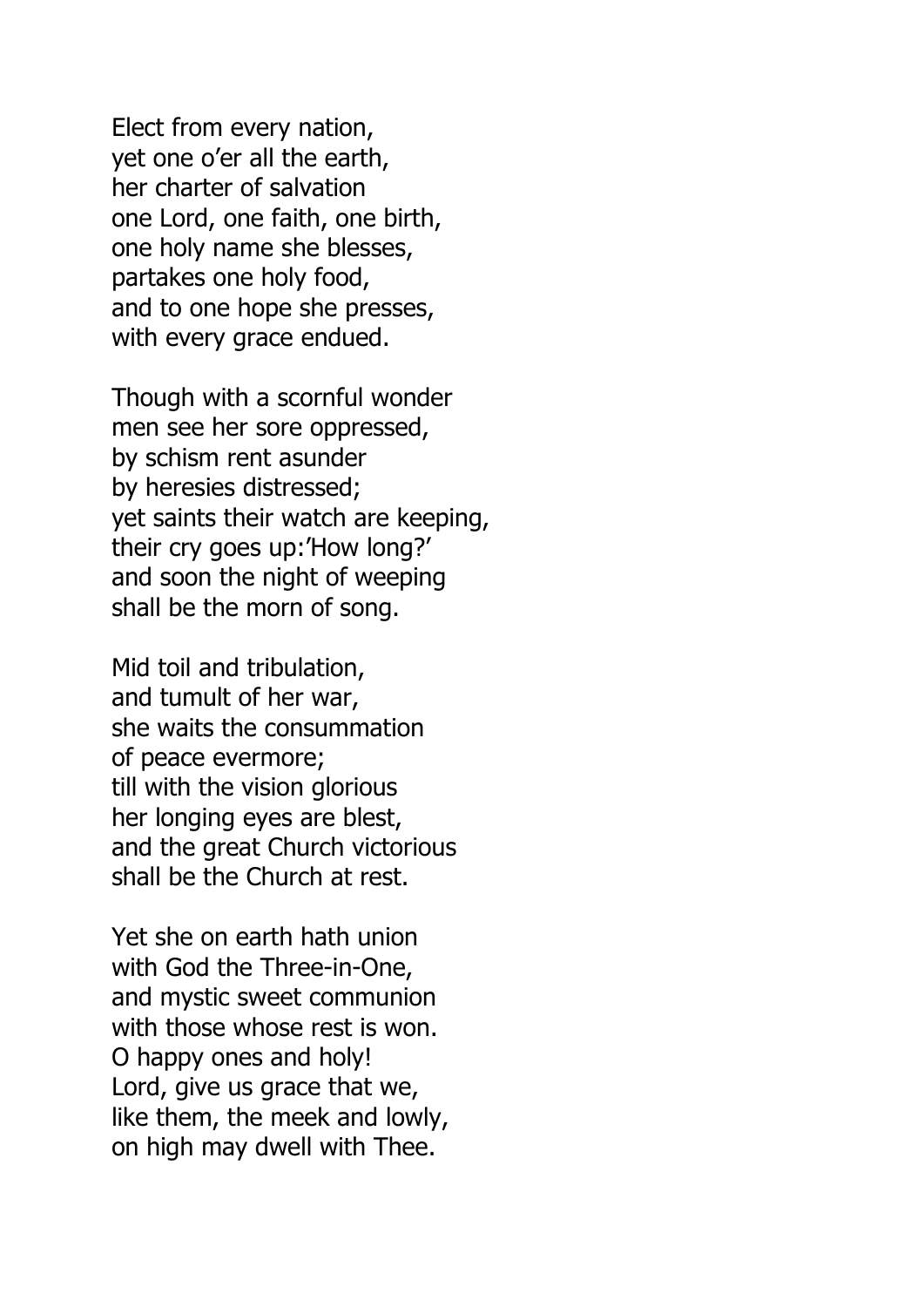**Prayers of Intercession** – Led by Judith & Terry.

Heavenly Father,

We come before you now, aware of all our failings during the past week and in need of Your mercy, forgive us the times we have not done Your will and prepare us now for the coming week ahead.

#### **This we pray in Your precious name, Amen.**

Lord, we pray for the fragile process in Afghanistan and for those who call it home. We remember with renewed sadness the loss of lives of military personnel and those caught up in the conflict on all sides. We pray for peace, dignity, freedom, and a confidence in the future for the men, women and children, children who have yet to live in an environment free of fighting and war.

#### **This we pray in Your precious name, Amen.**

Heavenly Father,

We pray for Your Church here in Heacham. Lord You have seen us through difficult times, always there for us to call upon. We thank You for hearing the concerns we have and the comfort of knowing You care. In a moment of silence, we bring before you now our individual thanks and requests for Your help………………………………….Lord, thank You for listening.

We pray for the leadership in the Church and especially for Veronica, may she feel Your presence each moment of the day, may she trust in Your goodness in all things and for Simon and Kaitlin, may they both be aware of our love for them.

#### **This we pray in your precious name, Amen.**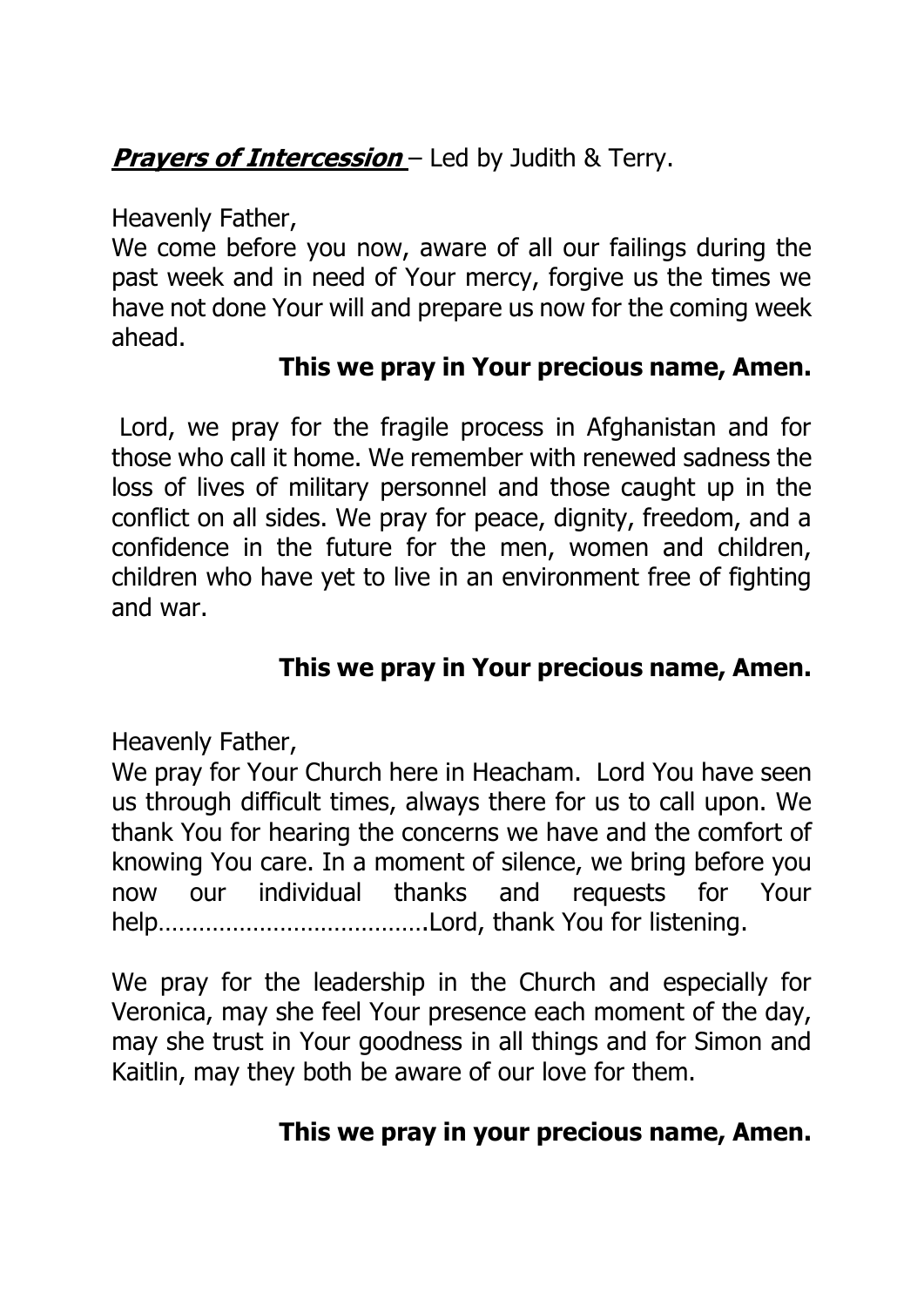Lord, we pray for all those facing various illnesses, treatment, and surgery. So many people are finding treatment or surgery is delayed. We ask for wisdom for those making decisions about the NHS, for the doctors and nurses working under pressure and for funds to be made available to deal with the ongoing pandemic and backlog of patients waiting for treatment.

We pray for young people and families facing the challenge of deciding whether to have or not to have the Covid vaccination. Let the decisions bring families together and not cause division. We pray for schools and head teachers who are concerned they will find themselves brought into the decisions causing anxiety and pressure. Let Your peace reign in these decisions.

Lord we pray for relationships which may have become strained during Covid. Give us a greater understanding of one another and take away the preconceived notions and assumptions that are keeping us from truly communicating. Let our actions and words always follow Your message of love and forgiveness.

Lord we ask that You would answer these prayers in Your time and Your way.

#### **The Lord's prayer**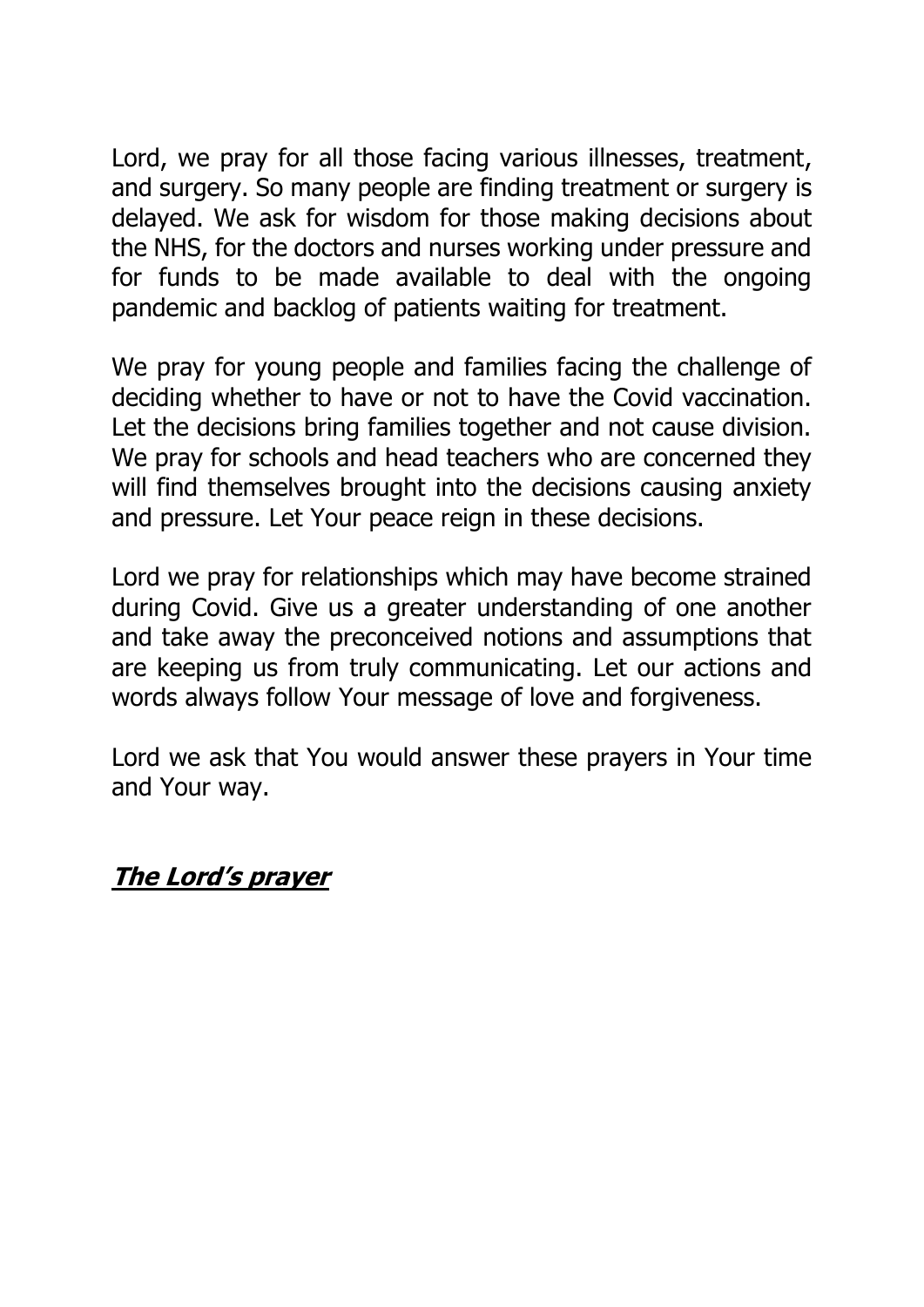# **Collect for today**

Lord of creation, whose glory is around and within us: open our eyes to your wonders, that we may serve you with reverence and know your peace at our lives' end, through Jesus Christ our Lord. **Amen**

# **Closing prayers**

The Word of life which was from the beginning **we proclaim to you.** The darkness is passing away and the true light is already shining; **the Word of life which was from the beginning.** That which we heard, which we saw with our eyes, and touched with our hands, **we proclaim to you.** For our fellowship is with the Father,

and with his Son, Jesus Christ our Lord.

#### **The Word of life which was from the beginning we proclaim to you.**

This is love, not that we loved God, **but that he loved us and sent his Son.** He is the sacrifice for our sins, **that we might live through him.** If God loves us so much **we ought to love one another.** If we love one another **God lives in us.**